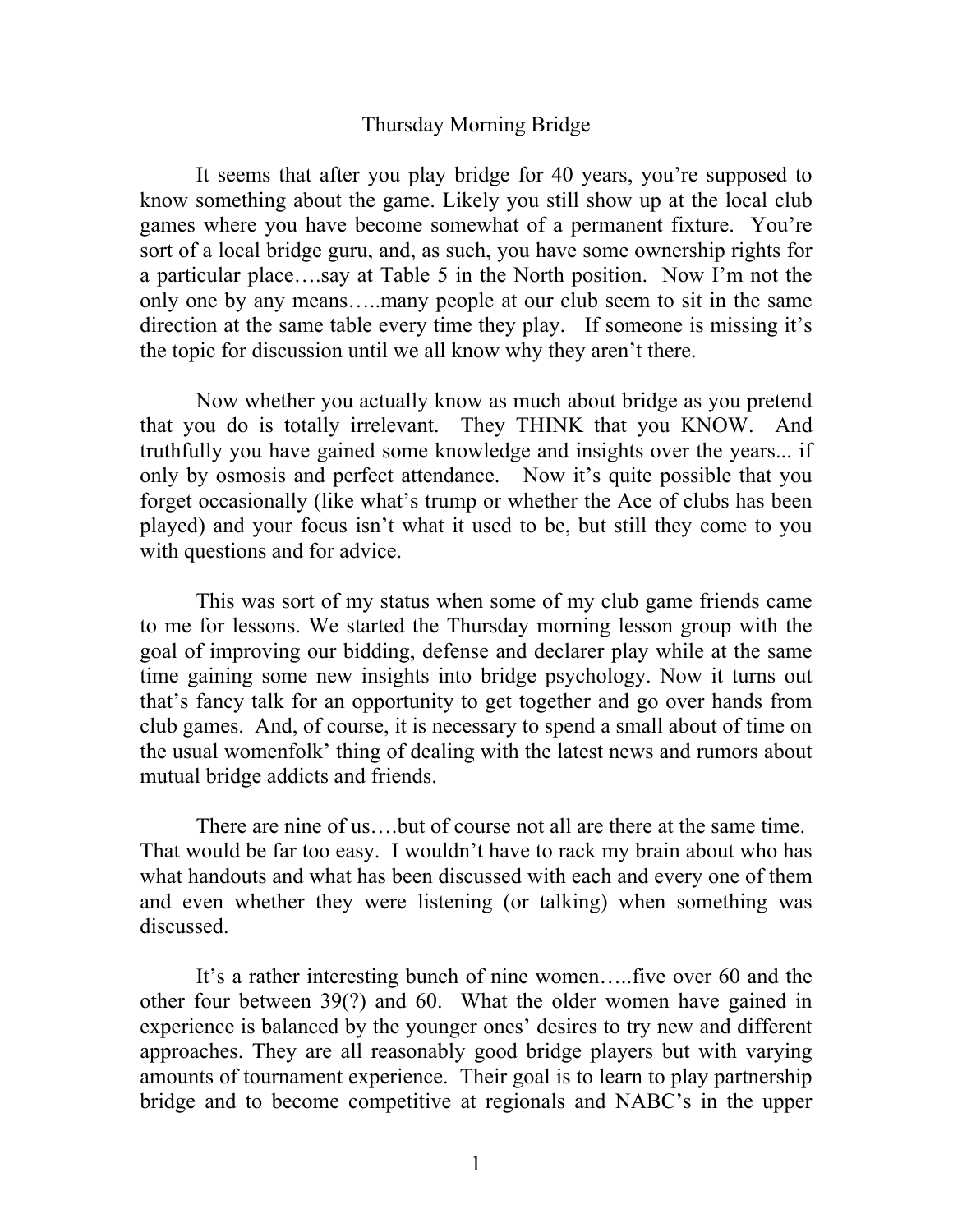flights. Now this is a rather lofty aspiration and they have my wholehearted admiration and assistance for attempting such an endeavor.

We started by forming some pacts. I'd lose weight if they'd count the hands. I'd exercise if they'd count the hands. I'd go to some tournaments with them if they'd count the hands. You get the idea…..I'd have to change drastically but all they had to do was to count the hands!!

But, actually, we have started to build a bidding system. And believe me when I say that this is an EXPERIENCE. While learning to count hands is a requirement, listening doesn't seem to be, so it's best for me to keep remembering that patience IS a virtue.

My job as leader of this group is to introduce ideas, conventions, and treatments that are new and different to them. These are then either built into the system or rejected….. depending upon the group's understanding of them, their determination as to how often they will be used, and mostly, whether or not they are worth the effort of remembering them. A likely agenda is to present (in writing) a new convention or treatment for study (haha) before the next meeting, then bid and discuss prepared hands that incorporate previously adopted system and partnership understandings. In addition, we try to play together frequently at club games and then discuss problem hands either afterwards or on the next Thursday morning.

We are now playing such things as modified Bergen raises, Kickback, Serious 3NT, LTTC as well as some other interesting treatments. And counting has become mandatory!!

A sample of the conversation gives you some idea of how it goes. During our discussion of reverse Drury, one of them said, "My husband heard me talking about that and wondered if that was some kind of new position!!" So much for keeping the group focused and on course.

I knew we were making progress when I gave them the hands below to bid. (We try consensus style bidding with half versus the other half.) With very little discussion the bidding went as follows: (Non-existent opponents silence throughout.)